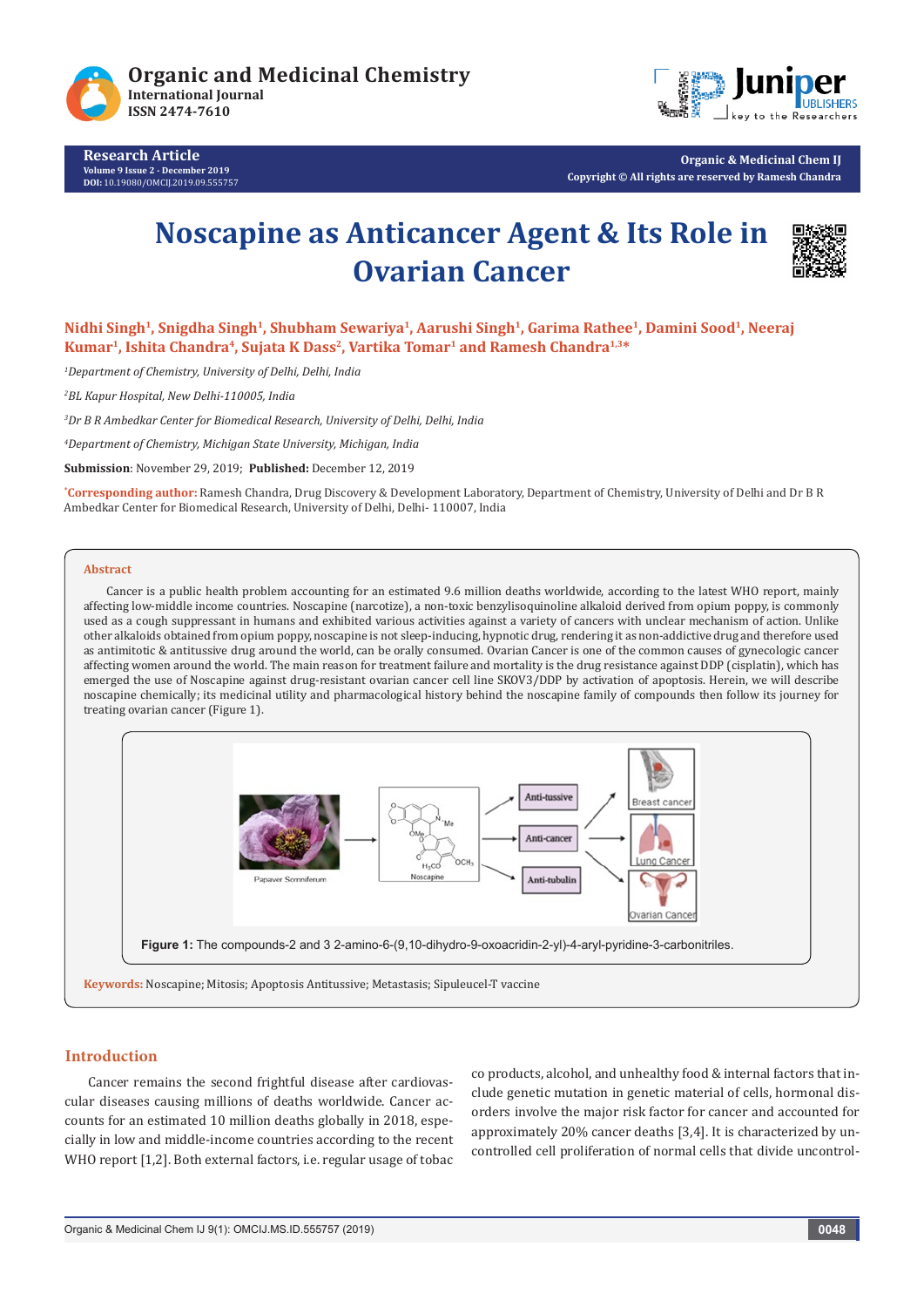lably, and an absence of cell death causes an abnormal cell clump, which we called tumors that grow and metastasize to other parts of the body and finally leads to death [5]. Several types of cancer are reported in human beings; among them breast cancer is top listed in females followed by lung cancer in males [6,7].

The main systemic treatment options currently used for metastatic cancers are chemotherapy, hormone therapy, immunotherapy, cancer vaccination, and biological therapies, while surgery & radiotherapy are primary treatment used for non-metastatic cancers [8]. These frontline treatments depend upon type of cancer, its stage, and location which are often accompanied by harsh side effects involving toxicity, limited bioavailability, quick clearance and restricted metastasis [9]. Chemotherapeutic agents involve drugs that could show promising results either alone or in combination with other cancer therapies [10].

These agents include topoisomerase inhibitors, doxorubicin, carboplatin, cisplatin, docetaxel and paclitaxel etc. [11], are highly efficient but these agents also have limitations like cost, side effects, and toxic. Classical drugs targeted directly DNA of the cell which proved ineffective, while contemporary drugs involve targeting at protein that possessed abnormal expression inside the cell, which was successful in certain malignancies [12]. It also often limited by cancer cell's resistance to these drugs as they go through mutations and side effects on normal tissues and cells with fast proliferation rates, such as bone marrow, hair follicles.

Recently, new FDA approved targeted therapies involve blocking of specific cancer protein to cause cancer cell death due to apoptosis, specific delivery to cancer drugs to cancer cells, blocking of transduction pathways, thereof minimizing side effects [13]. Several vaccines have been approved by FDA for the treatment of cancer, including hepatitis B vaccine and human papillomavirus (HPV), lately Sipuleucel-T (Provenge) has been approved by FDA in U.S. to treat prostate cancer which can no longer be treated by hormone therapy [14]. The use of various types of nanoparticles (NPs) has gained attraction recently in delivering anticancer drugs. Nanocarriers increase the therapeutic efficacy of drugs inside the tumor cell; also, they improve their specificity [15].

Lately, the emphasis on natural products was done in search of a novel treatment of this deadly disease cancer. Moreover, the cytotoxic effects of a few members of Papaveraceae family have been considered in medicines made in India, China & Iran to cure chronic cough, diarrhea, and gastrointestinal problems [16]. Noscapine (Narcotine), discovered in 1817, a phthalide isoquinoline alkaloid is a natural product derived from the opium poppy, Papaver somniferum. Unlike other alkaloids obtained from opium, noscapine is not sedative, non-narcotic, and non-analgesic. Noscapine is initially marketed as a safe; antitussive (cough suppressant) agent in early 1960's and had a low toxic profile [17]. Later it was found to possess anticancer activity due to its action on tubulin; it binds with tubulin and slows down tumor growth [18]. In past years, many potential anticancer drug targets have been identified for its

effective treatment. The current review describes Noscapine and its analogs as promising anticancer targets.

## **Noscapine, a Biologically Active Natural Product**

Noscapine is a widely used antitussive medication and now used as promising anticancer medicine, which can be administered orally. Noscapine has been found to inhibit progression of breast cancer, ovarian cancer, lung cancer, and prostate cancer, both in vitro & in vivo with no toxicity to other parts of human body such as heart, kidney, liver, bone marrow [19]. Based on literature, we observed that Noscapine has chemical similarity with colchicine, and hence it binds in a similar way to tubulin that leads to change in conformation affecting microtubule assembly and finally arrests mitosis.

Noscapine can also be used in combination with other anti-tumor drugs; for example, its combination with doxorubicin, an anthracycline drug against triple-negative breast cancer. They demonstrated that Noscapine inhibited growth of MDA-MB-231 (IC50=36 mM) and MDA-MB-468 (IC50=42 mM) cells with Confidence Interval (CI) values (0.59) that suggest strong synergistic interaction of Noscapine and Doxorubicin with increase in apoptotic cells significantly [20]. Similarly, Noscapine combination with gemcitabine is used in the treatment of non-small lung cancer [21]. Noscapine is water-soluble; it readily crosses the bloodbrain barrier. Also, its oral administration property potentiates the anti-cancer activity of doxorubicin as well as gemcitabine in a synergistic manner through anti-angiogenic apoptotic pathways.

In 2016, Isobolographic method has been utilized to decipher the interaction between Noscapine and Cisplatin against A549 and H460 lung cancer cells in vitro and also in vivo in murine xenograft model. The results demonstrated synergistic effect of Noscapine and Cisplatin together with reduced tumor volume by 78% as compared with 38% by Cisplatin or 35% by Noscapine alone in murine xenograft lung cancer model [22]. The mechanistic interaction of Noscapine and Lysozyme has been recently studied by Damini [23]. The study investigated their conformational changes and helped in understanding biophysical properties on interaction of Lysozyme with Noscapine.

#### **Noscapine Analogs as Promising Anticancer Agents**

Over the past years, many analogs of Noscapine have been synthesized and tested for anti-cancer activity, which is found superior to the parent Noscapine. These derivatives were chemically synthesized by modifying the parent Noscapine, whereas keeping the parent scaffold intact [24]. There are three generations of noscapinoids; first-generation noscapinoids were chemically synthesized by modifying isoquinoline and benzofuranone rings of Noscapine [25]. This also includes 9-halogenated (chloro, bromo, iodo-noscapine), 9-amino, 9-nitro, and 9-azido analogs.

9-bromonoscapine was found to have higher tubulin binding activity than Noscapine with improved effect on tubulin polymerization. Besides 9-bromonoscapine, in vitro cytotoxicity on U-87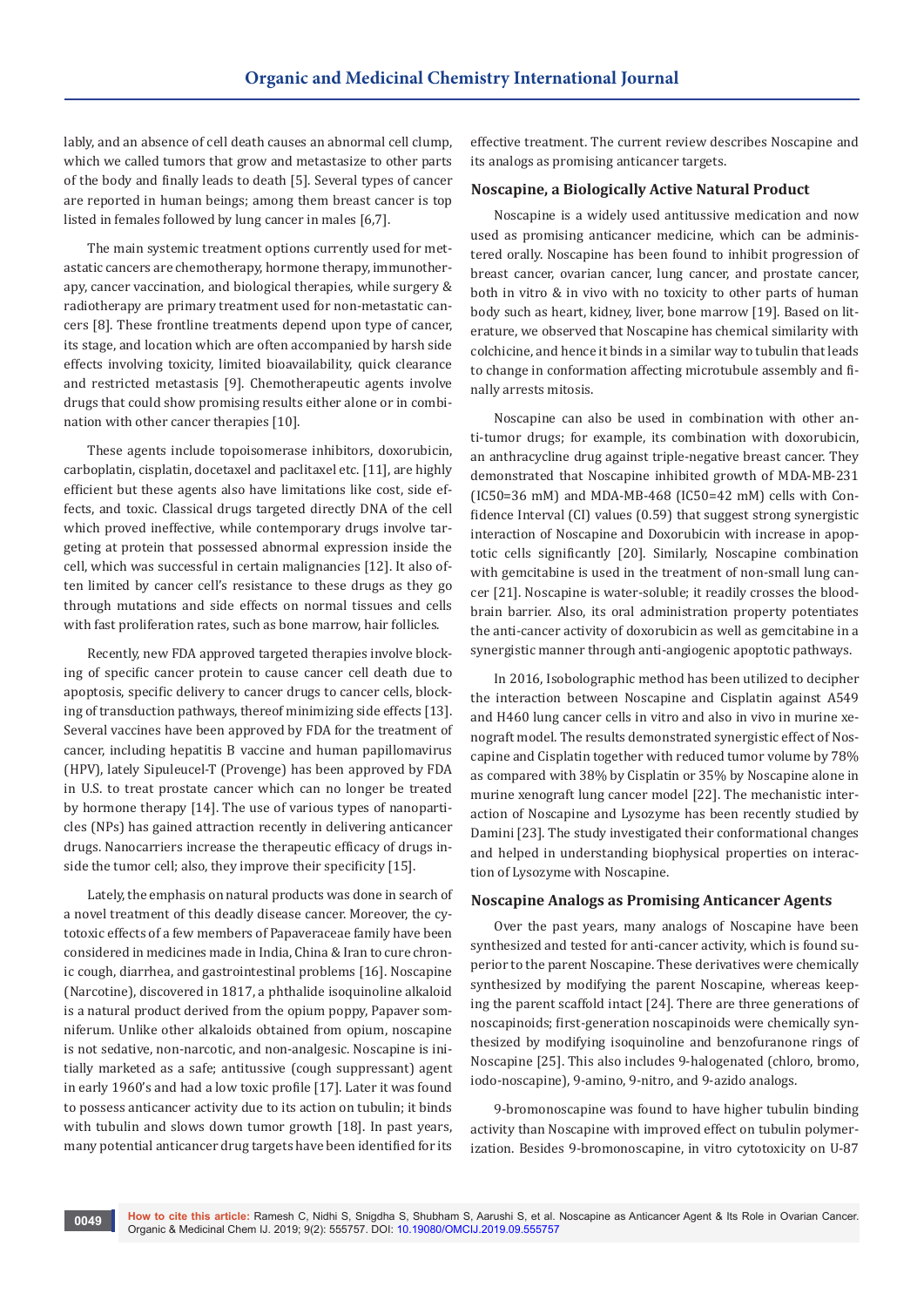human glioblastoma cell lines by MTT assay were evaluated for 9-chloro, 9-iodonoscapine [26]. At 50 μM concentration, 9-bromo, 9-chloro, 9-iodonoscapine killed 51%, 88%, and 57% cells respectively after 72h, whereas Noscapine killed only 40% of the cell. The results reveal 9-chloonoscapine as more potent anticancer agent than Noscapine and 9-Bromonoscapine. However, at 1 μM concentration, both 9-chloro and 9-bromo derivatives showed similar activity results (Figure 2).



9-nitro-nos proved useful in mainly those cells that show multidrug resistance, for ex- lymphoma and an ovarian cancer cell. Computational studies showed that 9′-aminonoscapine analog would bind to tubulin at the site, which overlapped with the colchicine-binding site and could possess improved antitumor activity when compared to Noscapine. Amino noscapine effectively reduced the intrinsic fluorescence of tubulin in comparison to Noscapine. In halogenated noscapinoid, chlorinated derivative shows good results against ovarian cancer cells. Second generation noscapinoids represent the O-alkylated and O-acylated by modifying benzofuranone ring of Noscapine.

The 7-acetyl derivative of Noscapine was prepared to analyze the influence of the polarizable carbonyl group on activity in contrast to the inert 7-OMe of parent compound noscapine. 7-substituted Noscapine analog with acetyl group showed better activity as compared to Noscapine in A549, MCF7, PC3 cell lines [27]. Third generation noscapinoids were produced by alteration in substituents coupled to the nitrogen of the isoquinoline ring. The substitution of the N-methyl group with longer alkyl chain derivative was seemed to be less stable. All these derivatives are more potent in inhibiting the proliferation of Human Cancer cells [28].

## **Noscapine Mechanism of Action**

Although the molecular mechanism of anticancer activity of Noscapine is not yet clear, however, several experiments indicate that Noscapine induces apoptosis tumor cells. The induction of apoptosis is verified by the increase in activity of caspase -2, -3, -6, -8 and -9, nucleation of chromatin, DNA fragmentation, and detection of phosphatidyl serine on the outer layer of the cell membrane. Hence this could be used as treatment of hematological malignancies [29]. Newcomb [30] have done a similar study on human glioma cells and demonstrated that Noscapine is an inhibitor of the Hypoxia-inducible factor-1 (HIF-1) pathways in human glioma cell lines and umbilical vein endothelial cells. Also, Noscapine activates JNK signaling pathway, inactivate ERK signaling pathway and phosphorylation of the Bcl-2, an antiapoptotic protein while inducing apoptosis. In glioma cell lines, sometimes there is the release of mitochondrial protein AIF along with PARP and cytochrome C cleavage. While in others, AIF released without PARP and cytochrome C cleavage.

Noscapine molecular mechanism of action on tubulin reveals that it binds to tubulin. The evidence revealed by concentration-dependent quenching of the tryptophan fluorescence of tubulin [18]. Also, in the literature survey, it is found that Noscapine has altered the dynamic instability of microtubules by increasing the attenuated state [31], in this way it arrests the cancer cells. Noscapine reduces the catastrophic frequency and increases the rescue frequency. Therefore, Noscapine suppresses the overall dynamicity of microtubule by 60%. The binding sites of Noscapine and its derivative have been investigated in silico [32] Findings predict that the binding site may lie at the a/b-tubulin interface near the colchicine's binding site.

For the verification, Fluorescence experiment was performed, and the results were interpreted that Noscapine has no interference with binding sites of Colchicine. Alisaraie et al. [33] used molecular docking and molecular dynamic (MD) simulations to study the binding site of Noscapine in silico. The result indicated that the binding sites of Noscapine were found at the intradomain region of the a- and b-tubulin. The same studies were performed on nitrated and brominated Noscapine, and they experimentally measured the dissociation constants proved them a better option [34]. The result could have been improved by studying the noscapine binding to tubulin in a dynamic mode and by including water molecules.

There are two GTP-binding sites; one is an exchangeable site (E-site), and other is nonexchangeable site (N-site) in the -and b-tubulin subunits. GTP molecule was added to the system in the N and E-site. In the a-tubulin subunit, the water molecule surrounding the binding sites hold the Noscapine and forced it toward the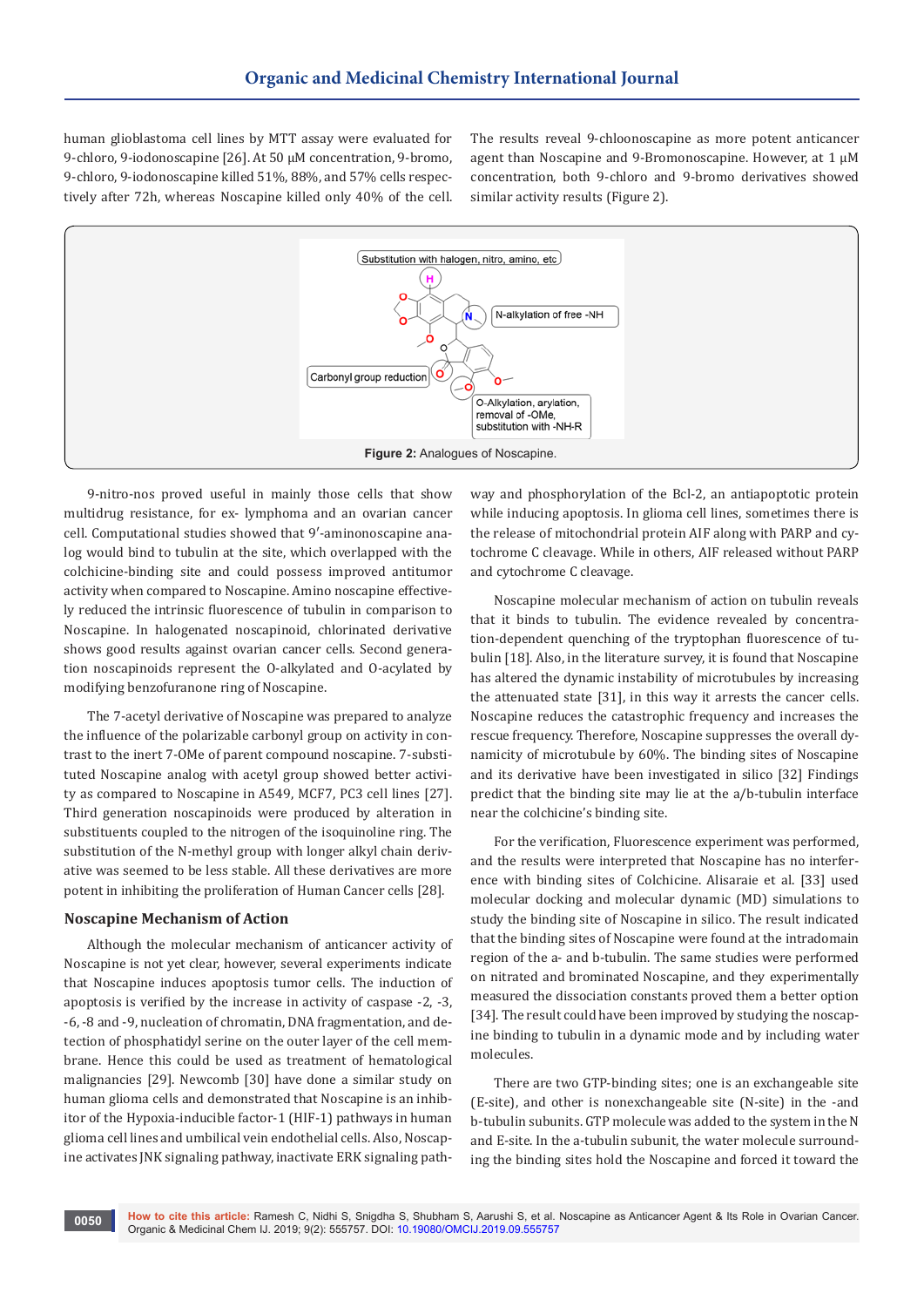central region of the intradomain interface. The dynamic nature of the surrounding environment of Noscapine and the above event were found to force it toward GTP at the N-site, as the distance between the centers of mass of GTP and Noscapine decreased around 20 ns of the MD simulations. Distance variation between the center of mass of GTP and the important elements of the N-site effect the structure element of tubulin [35]. The binding of Noscapine revealed that the stability of tubulin elements of the E-site components has increased considerably and the dynamical motions of parts of tubulin have reduced. These elements interfere with the noscapine longitudinal interaction with microtubule, and as a result, positive effects on microtubule polymerization observed.

Noscapine activity as an anticancer agent is mediated by inhibiting NF-kB activation pathway. It also abrogated all the inducible expression of proteins, which are regulated by transcription factors NF-kB, including angiogenesis, survival, proliferation, and invasion. It suppresses the proliferation of human leukemia and myeloma cells by suppressing the NF-Kb signaling pathway. For the inhibition of activity of NF-kB reporter, it must suppress phosphorylation and nuclear translocation of p65; that also inhibited the activity of the NF-Kb-containing cyclooxygenase-2-promoter. One of the important mechanisms of anticancer agents involves antiangiogenic activity; hence, Noscapine also possesses antiangiogenic activity. There are two mechanisms of action involved by which it could show antiangiogenic activity. Firstly, by decreasing HIF-1 expression in hypoxic tumor cells and upregulating the target genes like VEGF [36].

While in others, it inhibits the endothelial cells from forming blood vessels in response to VEGF stimulation. Noscapine being a low toxic agent acted well as an anticancer agent in several animal models of cancer and inhibited the HIF-1 pathway. Considering these properties, it should be considered as antiangiogenic chemotherapeutic agent for glioma [37].

## **Biological Aspects of Noscapine**

#### **Antitussive Activity**

Since the 1960s, Noscapine has been widely used as antitussive (cough-suppressing effect) throughout the world with high safety. Noscapine is a drug with a low-toxicity profile, and hence it is orally administered drug either in tablet form or syrup with immediate reduction of cough reflex without affecting respiration. It is still available as medication in most European and Asian countries [38,39].

## **Anti-Tubulin Activity**

Microtubules structures are involved in cell division; they are highly dynamic cytoskeletal fibers composed of tubulin subunits, i.e. α-tubulin and β-tubulin heterodimers arranged in the form of thin filamentous tubes. Noscapine shows its effect by slight suppression of both the growth and shortening of microtubules. To check whether Noscapine affects tubulin polymer ratio in cells, cell extracts containing cytoskeletal polymeric tubulin were incubated with different concentrations of Noscapine, i.e. 1, 10, 100 μM. The polymeric tubulin % in cells treated with Noscapine was determined using Western Blot method and was found to be 58, 59 and 59%, respectively [40].

Naik et al. indicated the binding site for Noscapine ligands using docking studies either close to or overlapping with the colchicines binding site [41]. Based on computational studies, Noscapine binding pocket of tubulin was found to be hydrophobic. The di-substituted brominated derivatives of noscapine, 9-Br-7- OH-Nos, 9-Br-7-OCONHEt-Nos, 9-Br-7-OCONHBn-Nos, and 9-Br-7-OAc-Nos were recently reported by Ram C. Mishra et al. [42], and their chemotherapeutic efficacy on PC-3 and MDA-MB-231 cells were investigated. It was found that these derivatives have higher tubulin binding activity than Noscapine and affect tubulin polymerization.

#### **Anticancer Activity**

#### **Non-Small Cell Lung Cancer**

Noscapine enhances the antitumor activity of gemcitabine in an addictive to synergistic manner against Non-small cell lung cancer (NSCLC) through apoptotic and antiangiogenic pathways [43]. The combination index value (<0.59) was indicative of synergistic behavior between noscapine and gemcitabine, thus suggesting the potential benefit for the use of combination treatment for treatment of NSCLC. The Noscapine and Gemcitabine combination treatment decreased cancer volume by maximum percentage as compared to single-agent treatment.

Similarly, the efficacy of Noscapine and Cisplatin combination was examined in vitro in H460 and A549 lung cancer cells and in vivo in murine xenograft lung cancer model [44]. The combination index value (<0.6) demonstrated the synergistic effects of noscapine and cisplatin, which resulted in tremendous increase in percentage of NSCLC cell death, increase expression of p21, p53, cleaved PARP, Bax, and decreased expression of Akt, cyclin D1, Bcl2, PARP. Such findings also suggested the potential benefit for the use of Noscapine and Cisplatin combination therapy for treatment of small lung cancer cells.

#### **Triple-Negative Breast Cancer**

Noscapine significantly increased the antitumor activity of Doxorubicin in an additive to synergistic manner against triple-negative breast cancer cells (TNBC) through inactivation of anti-angiogenic and NF-KB pathways [45]. The Noscapine and Doxorubicin combination treatment caused increase in the volume of apoptotic cells effectively. The Flow cytometry and cytotoxicity analysis of the Docetaxel in Noscapine pretreated MDA-MB-231 cells displayed 3.0-fold increase in cell death and about 30% increase in no of late apoptotic cells [46].

Noscapine when used in combination with docetaxel, activated p38 and JNK pathways. The noscapine exposure would significantly upregulate the p38 phosphorylation. Docetaxel showed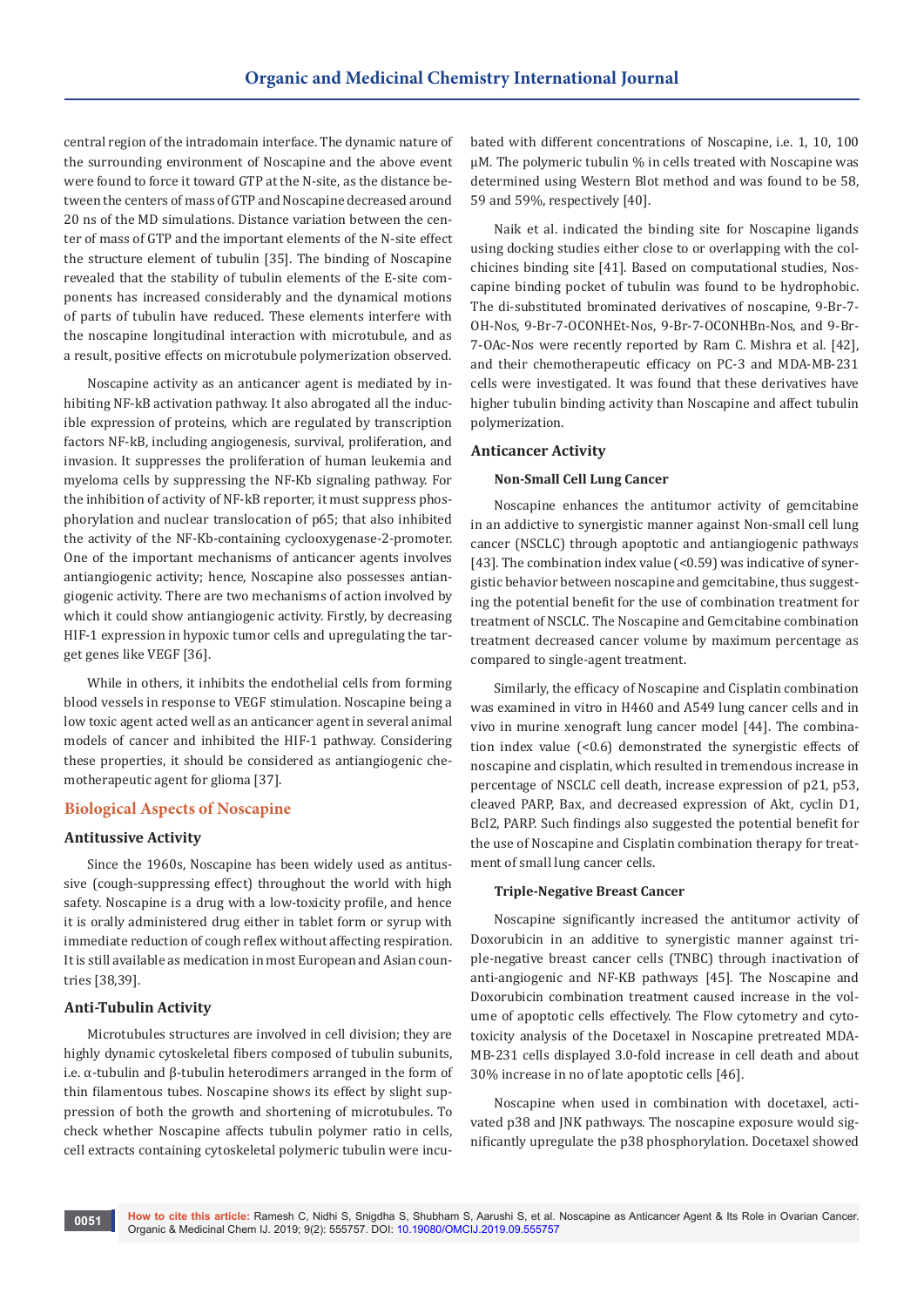down regulation in the expression of surviving, pAKT, and bcl-2 in noscapine pre-treated cells. The anti-migration effect of Docetaxel was significantly increased by noscapine pre-sensitization. The anti-fibrotic and chemo-sensitization effect of noscapine significantly enhanced anti-tumor effect of Docetaxel against TNBC. Moreover, Noscapine in combination with Docetaxel also has the potential to overcome multidrug resistance of TNBC even at low dose [47].

In-vitro and in-vivo results suggested that the Noscapine in combination with Docetaxel formulations inhibited the proliferation of both wild type and the drug-resistant TNBC cells. The potential of microtubule compounds to inhibit TNBC growth can be exploited to overcome drug resistance of TNBC cells. The killing of Docetaxel treated drug-resistant cells was more prominently observed in Noscapine pre-treated cells than without Noscapine pre- sensitization. Also, Br-TMB-Nos targeted tubulin via S-phase arrest instead of G2/M arrest [48]. Far-UV CD spectra suggested that the helical stability of tubulin was disrupted by the presence of Br-TMB-Nos.

The noscapinoid promoted the binding of colchicine to tubulin, altered the tubulin's surface configuration as well as slightly decrease polymer mass of microtubule. The Br-TMB-Nos was tested for three cell lines (HeLa, PANC-1, MDA-MB-231), out of which it suppressed clonogenicity of MDA-MB-231 cell line and, displayed most inhibition of this cell viability. The presence of this drug did not affect DNA and cellular microtubule.

# **Ovarian Cancer**

There are two types of microtubule affecting agents, one those which bundle and polymerize microtubules and the other those which decrease the polymeric chain or depolymerize microtubules [49]. However, the major issues such as low aqueous solubility, toxicity, and drug resistance, severely hampered the clinical success of microtubule affecting agents [50]. Although the patients show good initial response to such agents but mostly patients relapse and did not respond to the same agents at the later stage. Simple and successful chemotherapy become complex and difficult due to multidrug resistance, which is most common problem in chemical biology research nowadays.

There are numerous factors that contribute to drug resistance such as upregulation of bcl-xL and bcl-2, overexpression of MDR1 and increased DNA repair [51]. Toxicity poses another major challenge to successful chemotherapy. This is because the antimicrotubule agents perform other functions such as axonal transport and cytoplasmic organization, in addition to their role in the chromosome's movement during mitosis. The agents, such as taxane and vinica alkaloids, are associated with several toxicities such as alopecia, peripheral neuropathy, and gastrointestinal toxicities.

Such aspect of toxicity is due to the lack of specificity for dividing cells. Considerable efforts have been made in last few decades to discover new and effective antimicrotubule agents having same mechanism of action to the preexisting drugs (such as paclitaxel, docetaxel, and vinica alkaloids) [52-54] but with better pharmaceutical features. Based on the systematic screening of structurally similar antimicrotubular agents, opium alkaloid noscapine was identified as the microtubule-targeting agent [55]. Noscapine effectively inhibited the proliferation and induced apoptosis in both paclitaxel-resistant and paclitaxel-sensitive human ovarian carcinoma cells (Figure 3).



This result is in good agreement with the assumption that noscapine binds to tubulin at the site different from the paclitaxel binding site. The noscapine exhibited non-inhibitory effect on the tubulin-binding by paclitaxel. Unlike other antimicrotubule agents, Noscapine does not inhibit or promote polymerization. In other words, even the high concentration of noscapine does not alter total polymer mass of the tubulin [56]. Noscapine arrest mitosis by causing changes to steady-state dynamics of microtubule assembly and this was done by increasing the period spend by microtubule in attenuated phase. This feature of noscapine ensures that noscapine would not affect other cellular events like axonal transport and cytoplasmic distribution.

Besides, the high dose of noscapine it did not affected the neurons, the post-mitotic cells. Noscapine causes little or no toxicity to small intestine, heart, bone marrow, kidney, spleen, and didn't inhibit oral immune response in mice [57]. The antimicrotubule agent causes apoptotic cell death as the result of alteration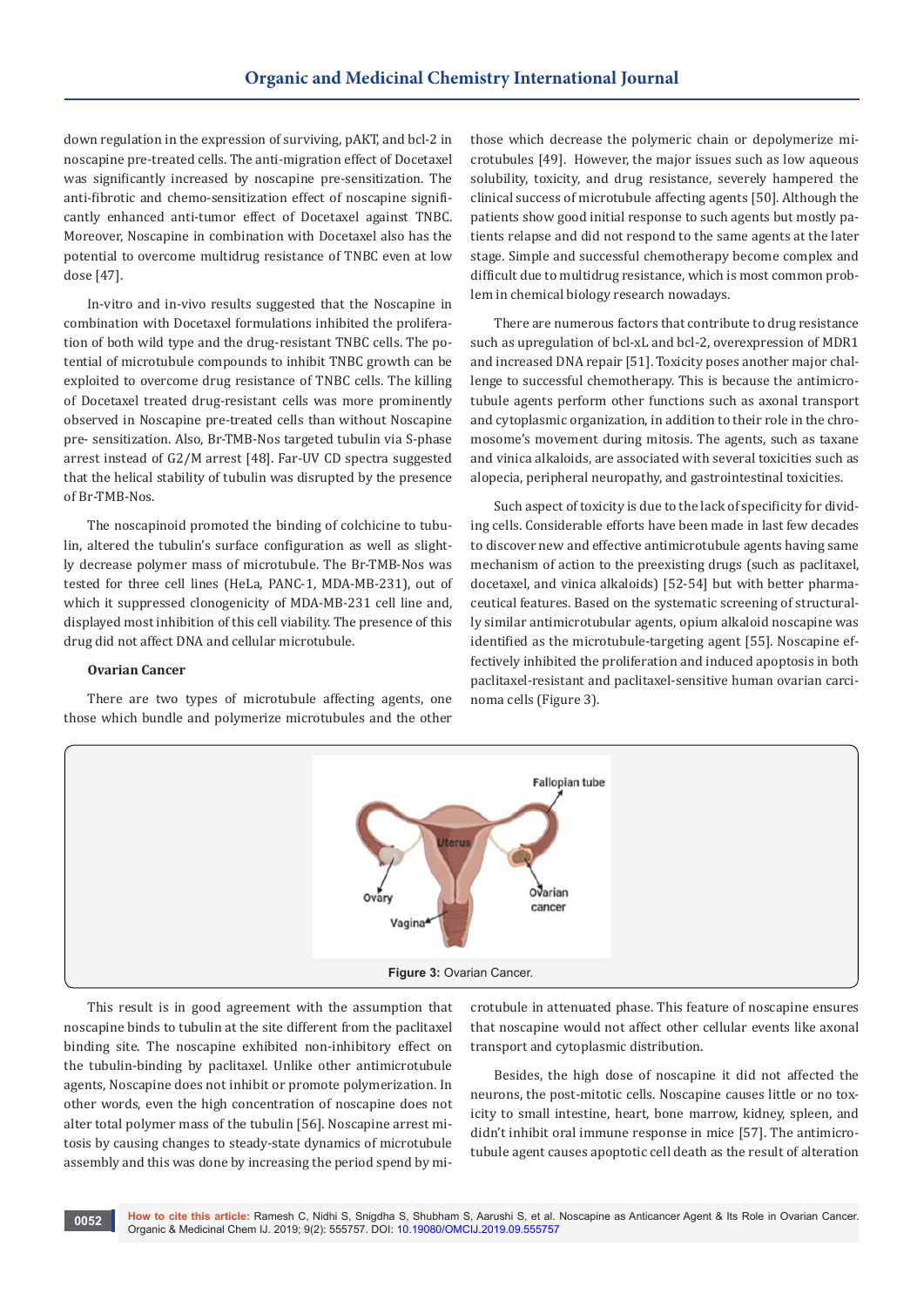of normal physiological balance in microtubule dynamics. The noscapine causes JNK activation among all three human ovarian carcinoma cell lines, one-1A9 and other two tubulin mutant cell lines i.e., 1A9PTX22 and 1A9PTX10, while the paclitaxel induces JNK activation only in one parental ovarian cell line-1A9. These findings suggest that the mutations neither hinder the interaction of noscapine with tubulin nor the downstream effects that leads to apoptosis.

9-nitro-nos effectively inhibited cell proliferation of ovarian cancer cells especially the cell lines that showed multidrug resistance. 9-nitro-nos arrested progression of cell cycle at G2/M phase, followed by apoptosis. Nitro analog of Noscapine was found to be more effective against paclitaxel resistant variant 1A9/PTX22 than over parental ovarian cancer cell line-1A9 [49]. The IC50 value obtained for the drug-resistant variant was lower than that of parental ovarian cancer cells. 9-nitro-nos have binding pocket different from paclitaxel binding site. Hence, 9-nitro-nos displayed great sensitivity to drug-resistant cells.

The combination of chemotherapy and cytoreductive surgery has increased the survival time span of patients and decreased the mortality rate due to ovarian cancer. Some cases have become resistant to DDP-centered chemotherapy; majority of these cases account for gynecologic cancer deaths [58].

The survival rate of patients who are treated with DDP is seriously reduced due to cancer reoccurrence, development of drug resistance and toxic side effects of DDP therapy [59]. The drug resistance induced by DDP in ovarian cancer cell lines might be related to DAN repair dysfunction, abnormal cell cycle progression, drug metabolism disorder, and inhibition of apoptosis. DDP resistance could be stimulated in cancer cells by decreasing the p53 and Bax expression and enhancing expression of Bcl-2 and XIAP [60-61]. New combination regimens have become targets to overcome chemo resistance and to improve response rate of patients. Small molecule compounds such as noscapine and its nitro derivative, 9-nitro-nos effectively inhibited proliferation of paclitaxel resistant ovarian cancer cells [49,50].

This result proposes the effective use of noscapine to sensitize the chemo resistant ovarian cancer cell to DDP. Out of several factors that contribute to drug resistance, α subunit of HIF-1 has attracted great attention. Although the exact role of HIF-1 in cancer development is still controversial, but the various reports regarding its role suggested that HIF-1 allows the proliferation and survival of tumorous cells through its angiogenic properties and their transactivation during cancer progression. Several oncogenes, Hypoxia, and growth factors regulate HIF-1 $\alpha$  and the inhibition of this protein complex by small molecule provides an effective therapeutic goal.

Various non-specific inhibitors of HIF-1 $\alpha$  such as geldanamycin [62], 2ME2 [63], topotecan [64,65], 103D5R [66], rapamycin, bevacizumab [65] have recently shown effective anticancer activity. Under hypoxia-mimicking conditions, noscapine efficiently

downregulated HIF-1α levels and significantly suppressed transcriptional activity of HIF-1. The downregulation of MDR1 and HIF-1 $\alpha$  by noscapine was associated with DDP induced apoptosis [67]. Wenjing Su et al. reported that the noscapine decreases the transcriptional activity of HIF-1 and HIF-1α protein levels in C13K cells [67].

HIF-1 $\alpha$  degradation was stimulated by noscapine through proteasome pathway and its degradation abolished MDR1 overexpression. Such effect forms the basis for chemosensitization by small-molecule compounds such as Noscapine. Under hypoxic conditions, noscapine inhibited the proliferation of C13K cells in concentration and time-dependent manner. The noscapine can reverse the chemo resistance of C13 K cells induced by hypoxia at very low concentration when given along with DDP. The antitussive agent Noscapine inhibited HIF-1 and HIF-1α regulated gene products and as a result, shows the potential to modulate the chemosensitivity of ovarian cancer cells to DDP.

Noscapine inhibited the proliferation of both DDP-sensitive SKOV3 and DDP-resistant ovarian cancer cell line SKVO3/DDP [68]. Low concentration of noscapine in combination with DDP effectively increased the toxicity of drug DDP to SKOV3/DDP cells line, enhanced cell apoptosis, and altered cell morphology. The anticancer activity of noscapine might be due to increased cytotoxicity caused by the coordinated effect of noscapine and DDP. The combined treatment with noscapine and DDP decreased the percentage of SKOV3/DDP cells in S phase and increased their percentage in G2/M phase. Both in-vivo and in-vitro experiments showed that noscapine enhanced DDP-mediated apoptosis, decreased the mRNA and protein level of XIAP, NF-jB, surviving and increased the mRNA expression of caspase-3. Hence the combination treatment of noscapine and DDP promoted apoptosis in DDP-resistant ovarian cancer cell SKVO3/DDP by controlling the expression of caspase-3, surviving, XIAP, and NF-jB.

# **Conclusion**

Noscapine has poor absorption, limited water solubility, and short biological half-life; all such properties restrict its development as a prominent oral anticancer drug [69,70]. Novel water-soluble analogs of Noscapine such as 9-bromonoscapine and 9-aminonoscapine contained positively charged quaternary ammonium group and negatively charged sulfonate group. In addition to antitussive activity, Noscapine also has the great potential to treat wide range of cancers. Noscapine showed synergistic effect with another anti-tumor treatment. Although high dose of noscapine produces side effects such as abdominal discomfort and nausea, its usual dose does not produce any noticeable untoward effect [71].

The noscapine and its analog subtly modulate the microtubule dynamics rather than affecting monomer-polymer ratio. The potential ability of noscapine and its derivatives has been enhanced via nanoscale-based delivery system, such as noscapine loaded magnetic nanoparticle, Human serum albumin nanoparticle, and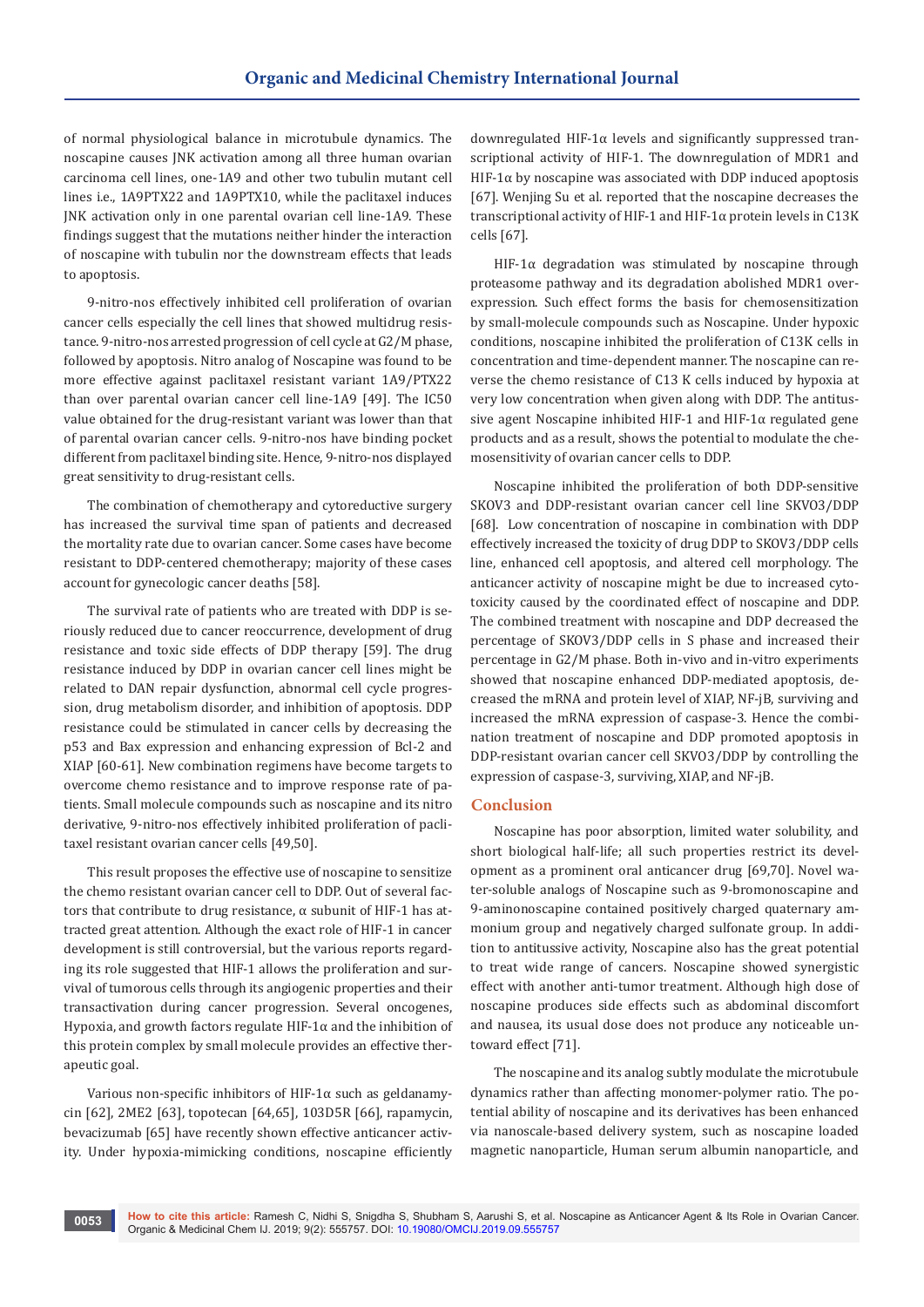enveloped gelatin nanoparticle [72-75]. More research should be carried out on these compounds to explore new modifications increasing efficacy of drug delivery system and to identify more effective combination of noscapine or its analog with targeted agents to design clinical trials and preclinical studies.

# **Acknowledgment**

Prof. Ramesh Chandra and Aarushi Singh are thankful to DST-SERB (EEQ/2016/000489) for providing financial assistance for conducting research. Prof. Ramesh Chandra would like to acknowledge University of Delhi for providing support and necessary facilities to carry out research work. Nidhi Singh is grateful to CSIR-SRF for providing the fellowship. Snigdha Singh is thankful to ICMR (45/66/2018-PHA/BMS/OL) for providing Senior research fellowship.

## **References**

- 1. https://www.who.int/news-room/fact-sheets/detail/cancer
- 2. [B Kumar, S Singh, I Skvortsova, V Kumar \(2017\) Promising Targets in](https://www.ncbi.nlm.nih.gov/pubmed/28393696)  [Anti-cancer Drug Development: Recent Updates. Curr Med Chem 24:](https://www.ncbi.nlm.nih.gov/pubmed/28393696)  [4729-4752.](https://www.ncbi.nlm.nih.gov/pubmed/28393696)
- 3. [J Ferlay, I Soerjomataram, R Dikshit, S Eser, C Mathers, et al. \(2015\)](https://www.ncbi.nlm.nih.gov/pubmed/25220842)  [Cancer incidence and mortality worldwide: sources, methods and](https://www.ncbi.nlm.nih.gov/pubmed/25220842)  [major patterns in GLOBOCAN 2012. Int J Cancer 136: E359-86.](https://www.ncbi.nlm.nih.gov/pubmed/25220842)
- 4. [M Kharb, R K Jat, R Gupta \(2012\) A review on medicinal plants used as](http://ijdrt.com/drug-research-and-technology/article/view/a-review-on-medicinal-plants-used-as-a-source-of-anticancer-agents)  [a source of anticancer agents. Int J Drug Res Technol 2: 177-83.](http://ijdrt.com/drug-research-and-technology/article/view/a-review-on-medicinal-plants-used-as-a-source-of-anticancer-agents)
- 5. [E P Herrero, A F Medarde \(2015\) Advanced targeted therapies in](https://www.ncbi.nlm.nih.gov/pubmed/25813885)  [cancer: Drug nanocarriers, the future of chemotherapy. Eur J Pharma](https://www.ncbi.nlm.nih.gov/pubmed/25813885)  [Biopharma 93: 52-79.](https://www.ncbi.nlm.nih.gov/pubmed/25813885)
- 6. [Z Zhou, M Tang, Y Liu, Z Zhang, R Lu, et al. \(2017\) Apigenin inhibits](https://www.ncbi.nlm.nih.gov/pubmed/28125432)  [cell proliferation, migration, and invasion by targeting Akt in the A549](https://www.ncbi.nlm.nih.gov/pubmed/28125432)  [human lung cancer cell line. Anti-Cancer Drugs 28: 446-56.](https://www.ncbi.nlm.nih.gov/pubmed/28125432)
- 7. [A G Waks, E P Winer \(2019\) Breast Cancer Treatment: A Review. JAMA](https://www.ncbi.nlm.nih.gov/pubmed/30667505)  [321: 288-300.](https://www.ncbi.nlm.nih.gov/pubmed/30667505)
- 8. [J Iqbal et al \(2017\) Plant-derived anticancer agents: A green anticancer](https://www.sciencedirect.com/science/article/pii/S2221169117308730)  [approach. Asian Pac J Trop Biomed 7: 1129-1150.](https://www.sciencedirect.com/science/article/pii/S2221169117308730)
- 9. [S Mukherjee, C R Patra \(2016\) Therapeutic application of anti](https://www.ncbi.nlm.nih.gov/pubmed/27067119)[angiogenic nanomaterials in cancers. Nanoscale 8: 12444-70.](https://www.ncbi.nlm.nih.gov/pubmed/27067119)
- 10. B A Weaver (2014) How taxol/paclitaxel kills cancer cells. Mol Biol Cell 25: 2677-81.
- 11. [J Daniel, Maeva Montaleytang, Sounderya Nagarajan, Sébastien](https://pubs.acs.org/doi/full/10.1021/acsomega.9b02588)  [Picard, Guillaume Clermont et al. \(2019\) Hydrophilic Fluorescent](https://pubs.acs.org/doi/full/10.1021/acsomega.9b02588)  [Nanoprodrug of Paclitaxel for Glioblastoma Chemotherapy. ACS Omega](https://pubs.acs.org/doi/full/10.1021/acsomega.9b02588)  [4: 18342−18354.](https://pubs.acs.org/doi/full/10.1021/acsomega.9b02588)
- 12. [M Toloudi \(2014\) Recent Developments in Cancer Treatment: A](https://www.omicsonline.org/open-access/recent-developments-in-cancer-treatment-a-review-2167-7689.S1-001.php?aid=30467)  [Review. Pharmaceut Reg Affairs 1-4](https://www.omicsonline.org/open-access/recent-developments-in-cancer-treatment-a-review-2167-7689.S1-001.php?aid=30467).
- 13. [T N Aung, Z Qu, R D Kortschak, D L Adelson \(2017\) Understanding the](https://www.ncbi.nlm.nih.gov/pubmed/28304343)  [effectiveness of natural compound mixtures in cancer through their](https://www.ncbi.nlm.nih.gov/pubmed/28304343)  [molecular mode of action. Int J Mol Sci 18: 656.](https://www.ncbi.nlm.nih.gov/pubmed/28304343)
- 14. [R E Hollingsworth, K Jansen \(2019\) Turning the corner on therapeutic](https://www.nature.com/articles/s41541-019-0103-y)  [cancer vaccines. npj Vaccines 4.](https://www.nature.com/articles/s41541-019-0103-y)
- 15. [Lee MS, Dees EC, Wang AZ \(2017\) Nanoparticle-Delivered](https://www.ncbi.nlm.nih.gov/pubmed/28299757)  [Chemotherapy: Old Drugs in New Packages. Oncology 31\(3\): 198-208.](https://www.ncbi.nlm.nih.gov/pubmed/28299757)
- 16. [Afzali, Padideh Ghaeli, Mahnaz Khanavi, Maliheh Parsa, Hamed](https://www.ncbi.nlm.nih.gov/pmc/articles/PMC4341877/)  [Montazeri et al. \(2015\) Non-addictive opium alkaloids selectively](https://www.ncbi.nlm.nih.gov/pmc/articles/PMC4341877/)

[induce apoptosis in cancer cells compared to normal cells DARU. J](https://www.ncbi.nlm.nih.gov/pmc/articles/PMC4341877/)  [Pharmaceutical Sciences 23: 16.](https://www.ncbi.nlm.nih.gov/pmc/articles/PMC4341877/)

- 17. [C A Winter, L Flataker \(1961\) Toxicity studies on noscapine. Toxicol](https://www.sciencedirect.com/science/article/pii/0041008X61900138)  [Appl Pharmacol 3: 96-106.](https://www.sciencedirect.com/science/article/pii/0041008X61900138)
- 18. [K Ye, Y Ke, N Keshava, J Shanks, J A Kapp, et al. \(1998\) Opium alkaloid](https://www.pnas.org/content/95/4/1601)  [noscapine is an antitumor agent that arrests metaphase and induces](https://www.pnas.org/content/95/4/1601)  [apoptosis in dividing cells. Proc Natl Acad Sci 95: 1601-1606.](https://www.pnas.org/content/95/4/1601)
- 19. M Tripathi, P L Reddy, D S Rawat (2014) Noscapine and Its Analogues as Anti-Cancer Agents. Chem Bio Inter 4: 1-22.
- 20. [M B Chougule, A R Patel, T Jackson, M Singh \(2011\) Antitumor Activity](https://www.ncbi.nlm.nih.gov/pubmed/21423660)  [of Noscapine in Combination with Doxorubicin in Triple Negativ. Breast](https://www.ncbi.nlm.nih.gov/pubmed/21423660)  [Cancer PLoS ONE 6: e17733.](https://www.ncbi.nlm.nih.gov/pubmed/21423660)
- 21. [T Jackson, M B Chougule, N Ichite, R RPatlolla, M Singh \(2008\)](https://www.ncbi.nlm.nih.gov/pubmed/18338172)  [Antitumor activity of noscapinein human non-small cell lung cancer](https://www.ncbi.nlm.nih.gov/pubmed/18338172)  [xenograft model. Cancer Chemotherapy Pharma 63: 117-126.](https://www.ncbi.nlm.nih.gov/pubmed/18338172)
- 22. [M Chougule, A R Patel, P Sachdeva, T Jackson, M Singh \(2011\) Anticancer](https://www.ncbi.nlm.nih.gov/pubmed/20674069)  [activity of Noscapine, an opioid alkaloid in combination with Cisplatin](https://www.ncbi.nlm.nih.gov/pubmed/20674069)  [in human non-small cell lung cancer. Lung Cancer 71: 271-282.](https://www.ncbi.nlm.nih.gov/pubmed/20674069)
- 23. [D Sood, N Kumar, A Singh, V Tomar, S K Dass, et al. \(2019\) Deciphering](https://pubs.acs.org/doi/full/10.1021/acsomega.9b02578)  [the Binding Mechanism of Noscapine with Lysozyme: Biophysical and](https://pubs.acs.org/doi/full/10.1021/acsomega.9b02578)  [Chemoinformatic Approaches. ACS Omega 4: 16233-16241.](https://pubs.acs.org/doi/full/10.1021/acsomega.9b02578)
- 24. [P E Ghaly, Abou El Magd RM, Churchill CD, Tuszynski JA, West FG et al.](https://www.ncbi.nlm.nih.gov/pubmed/27777381)  [\(2016\) A new antiproliferative noscapine analogue: chemical synthesis](https://www.ncbi.nlm.nih.gov/pubmed/27777381)  [and biological evaluation. Oncotarget 7: 40518-30.](https://www.ncbi.nlm.nih.gov/pubmed/27777381)
- 25. [A DeBono, B Capuano, P J Scammells \(2015\) Progress Toward the](https://www.ncbi.nlm.nih.gov/pubmed/25811651)  [Development of Noscapine and Derivatives as Anticancer Agents. J Med](https://www.ncbi.nlm.nih.gov/pubmed/25811651)  [Chem 58: 5699-5727.](https://www.ncbi.nlm.nih.gov/pubmed/25811651)
- 26. A K Verma, S Bansal, J Singh, R K Tiwari, V K Sankar, et al. (2006) Bio org Med Chem14: 6733-6736.
- 27. [R C Mishra, P Karna, S R Gundala, V Pannu, et al. \(2011\) Second](https://www.ncbi.nlm.nih.gov/pmc/articles/PMC3179862/)  [Generation Benzofuranone Ring Substituted Noscapine Analogs:](https://www.ncbi.nlm.nih.gov/pmc/articles/PMC3179862/)  [Synthesis and Biological Evaluation. Biochem Pharmacol 82: 110-121.](https://www.ncbi.nlm.nih.gov/pmc/articles/PMC3179862/)
- 28. [J V Langermann, H Lorenz, O Boehm, A Flemming, A Bernsdorf, M](http://journals.iucr.org/e/issues/2010/03/00/hb5290/)  [Kockerling, et al. \(2010\) \(3R\\*,5′S\\*\)-6,7-Dimethoxy-3-\(4′-methoxy-](http://journals.iucr.org/e/issues/2010/03/00/hb5290/)[6′-methyl-5′,6′,7′,8′-tetrahydro-1,3-dioxolo\[4,5-g\]isoquinolin-5′-yl\)](http://journals.iucr.org/e/issues/2010/03/00/hb5290/) [isobenzofuran-1\(3H\)-one\(Racemic A-Noscapine\). Acta Crystallogr 66:](http://journals.iucr.org/e/issues/2010/03/00/hb5290/)  [570.](http://journals.iucr.org/e/issues/2010/03/00/hb5290/)
- 29. [N Heidari, B Goliaei, P Rahimi-Moghaddam, N Rahbar-Roshandel, M](https://www.ncbi.nlm.nih.gov/pubmed/17893514)  [Mahmoudian \(2007\) Apoptotic Pathway induced by noscapine in](https://www.ncbi.nlm.nih.gov/pubmed/17893514)  [human myelogenous leukemia cells. Anti-Cancer Drugs 28: 1139-1147.](https://www.ncbi.nlm.nih.gov/pubmed/17893514)
- 30. [E W Newcomb, Y Lukyanova, I Simirnova, T Schnee, D Zagzag \(2008\)](https://www.ncbi.nlm.nih.gov/pubmed/18525314)  [Noscapine induces apoptosis in human glioma cells by an AIF](https://www.ncbi.nlm.nih.gov/pubmed/18525314)  [dependent pathway. Anti-Cancer Drugs 19: 553-555.](https://www.ncbi.nlm.nih.gov/pubmed/18525314)
- 31. [J Zhou, D Panda, J W Landen, L Wilson, H C Joshi \(2002\) Minor alteration](https://www.ncbi.nlm.nih.gov/pubmed/11864974)  [of microtubule dynamics causes loss of tension across kinetochore](https://www.ncbi.nlm.nih.gov/pubmed/11864974)  [pairs and activates the spindle checkpoint. J Biol Chem 277: 17200-](https://www.ncbi.nlm.nih.gov/pubmed/11864974) [17208.](https://www.ncbi.nlm.nih.gov/pubmed/11864974)
- 32. [A P K Naik, B P Chatterji, S N Vangapandu, R Aneja, R Chandra, et al.](https://www.ncbi.nlm.nih.gov/pubmed/21544622)  [\(2011\) Rational design, synthesis and biological evaluations of amino](https://www.ncbi.nlm.nih.gov/pubmed/21544622)[noscapine: a high affinity tubulin-binding noscapinoid. J Comput Aided](https://www.ncbi.nlm.nih.gov/pubmed/21544622)  [Mol Des 25: 443-454.](https://www.ncbi.nlm.nih.gov/pubmed/21544622) & [P K Naik, S Santoshi, A Rai, H C Joshi \(2011\)](https://www.ncbi.nlm.nih.gov/pubmed/21530342)  [Molecular modelling and competition binding study of Br-noscapine](https://www.ncbi.nlm.nih.gov/pubmed/21530342)  [and colchicine provide insight into noscapinoid-tubulin binding site. J](https://www.ncbi.nlm.nih.gov/pubmed/21530342)  [Mol Graph Model 29: 947-955.](https://www.ncbi.nlm.nih.gov/pubmed/21530342)
- 33. L Alisaraie, J A Tuszynski (2011) Determination of noscapine's localization and interaction with the tubulin-alpha/beta heterodimer. Chem Biol Drug Des 78: 535-46.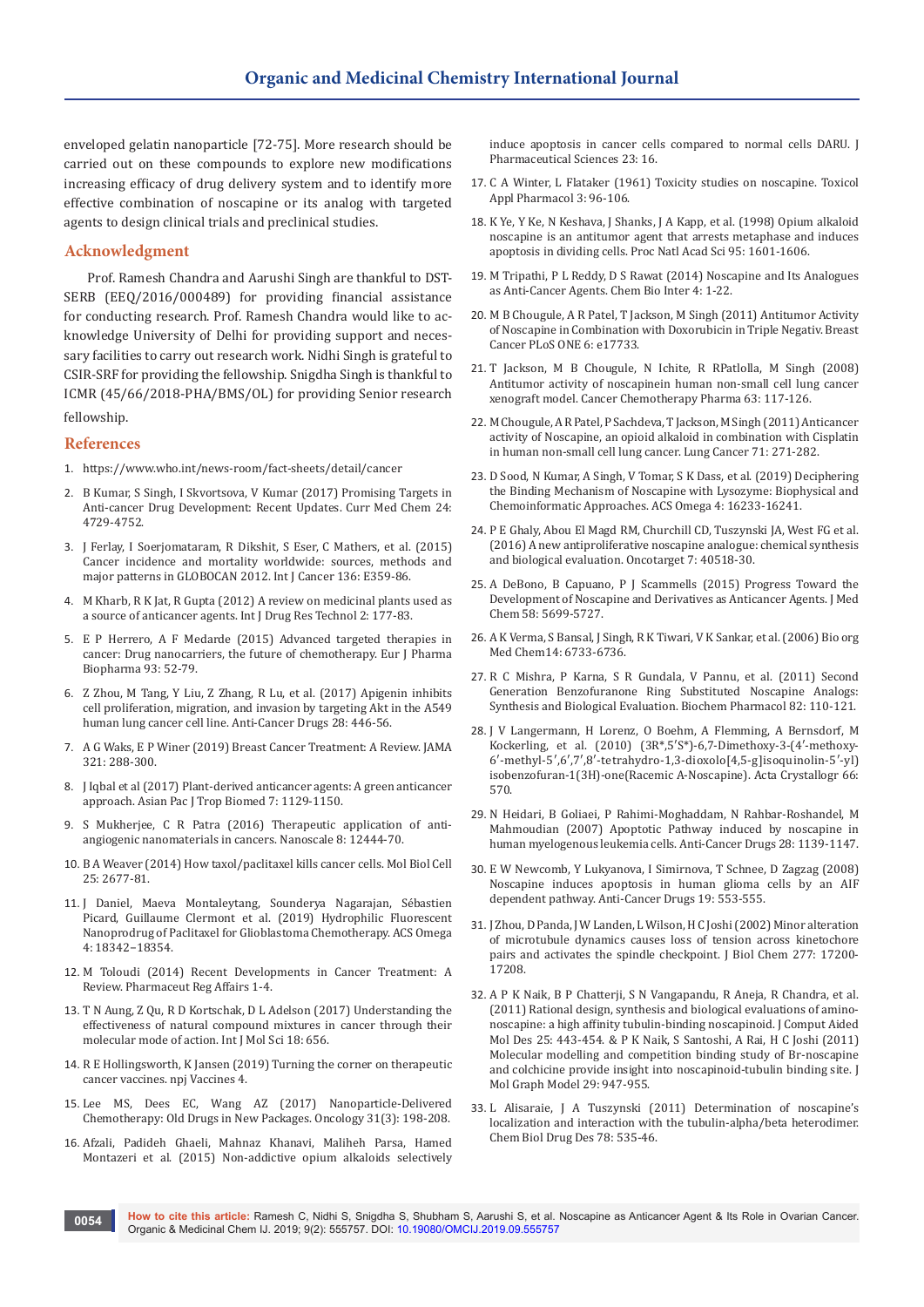- 34. [J Zhou, K Gupta, S Aggarwal, R Aneja, R Chandra, et al. \(2003\)](https://www.ncbi.nlm.nih.gov/pubmed/12644580)  [Brominated derivatives of noscapine are potent microtubule](https://www.ncbi.nlm.nih.gov/pubmed/12644580)[interfering agents that perturb mitosis and inhibit cell proliferation.](https://www.ncbi.nlm.nih.gov/pubmed/12644580)  [Mol Pharmacol 63: 799-807.](https://www.ncbi.nlm.nih.gov/pubmed/12644580) & [R Aneja, S N Vangapandu, M Lopus, R](https://www.ncbi.nlm.nih.gov/pubmed/16517755)  [Chandra, P Dulal, et al. \(2007\) Development of a novel nitro-derivative](https://www.ncbi.nlm.nih.gov/pubmed/16517755)  [of noscapine for the potential treatment of drug-resistant ovarian](https://www.ncbi.nlm.nih.gov/pubmed/16517755)  [cancer and T-cell lymphoma. MolPharmacol 69: 1801-1809.](https://www.ncbi.nlm.nih.gov/pubmed/16517755)
- 35. [M Mahmoudian, P Rahimi Moghaddam \(2009\) The anti-cancer activity](https://www.ncbi.nlm.nih.gov/pubmed/19149691)  [of noscapine: a review Recent Pat. Anti-Cancer Drug Discovery 4: 92-](https://www.ncbi.nlm.nih.gov/pubmed/19149691) [97.](https://www.ncbi.nlm.nih.gov/pubmed/19149691)
- 36. [B Sung, K S Ahn, B B Aggarwal \(2010\) Noscapine, a Benzylisoquinoline](https://www.ncbi.nlm.nih.gov/pmc/articles/PMC2855771/)  [Alkaloid, Sensitizes Leukemic Cells to Chemotherapeutic Agents and](https://www.ncbi.nlm.nih.gov/pmc/articles/PMC2855771/)  [Cytokines by Modulating the NF-κB Signaling Pathway. Cancer Res 70:](https://www.ncbi.nlm.nih.gov/pmc/articles/PMC2855771/)  [3259-3268.](https://www.ncbi.nlm.nih.gov/pmc/articles/PMC2855771/)
- 37. [E W Newcomb, Y Lukyanov, T Schnee, M A Ali, L Lan, et al. \(2006\)](https://www.ncbi.nlm.nih.gov/pubmed/16596228)  [Noscapine inhibits hypoxia-mediated HIF-1· expression and](https://www.ncbi.nlm.nih.gov/pubmed/16596228)  [angiogenesis in vitro: A novel function for an old drug. Int J Oncol 28:](https://www.ncbi.nlm.nih.gov/pubmed/16596228)  [1121-1130.](https://www.ncbi.nlm.nih.gov/pubmed/16596228)
- 38. [R E Loder \(1969\) Safe reduction of the cough reflex with Noscapine.](https://www.ncbi.nlm.nih.gov/pubmed/5791060)  [Anaesthesia 24: 3.](https://www.ncbi.nlm.nih.gov/pubmed/5791060)
- 39. [X Chen, TT T Dang, P J Facchini \(2015\) Noscapine comes of age.](https://www.ncbi.nlm.nih.gov/pubmed/25583437)  [Phytochemistry 111: 7-13.](https://www.ncbi.nlm.nih.gov/pubmed/25583437)
- 40. [J Zhou, D Panda, J W. Landen, L Wilson, H C Joshi \(2002\) Minor](http://www.jbc.org/content/277/19/17200.full)  [Alteration of Microtubule Dynamics Causes Loss of Tension across](http://www.jbc.org/content/277/19/17200.full)  [Kinetochore Pairs and Activates the Spindle Checkpoint. J Biol Chem](http://www.jbc.org/content/277/19/17200.full)  [277: 17200-17208.](http://www.jbc.org/content/277/19/17200.full)
- 41. [P K Naik, S Santoshi, A Rai, H C Joshi \(2011\) Molecular Modelling and](http://www.ir.juit.ac.in:8080/jspui/bitstream/123456789/6054/1/Molecular%20modelling%20and%20competition%20binding%20study%20of%20Br-noscapine%20and.pdf)  [Competition Binding Study of Br-Noscapine and Colchicine Provide](http://www.ir.juit.ac.in:8080/jspui/bitstream/123456789/6054/1/Molecular%20modelling%20and%20competition%20binding%20study%20of%20Br-noscapine%20and.pdf)  [Insight into Noscapinoid−Tubulin Binding Site. J Mol Graphics Modell](http://www.ir.juit.ac.in:8080/jspui/bitstream/123456789/6054/1/Molecular%20modelling%20and%20competition%20binding%20study%20of%20Br-noscapine%20and.pdf)  [29: 947-955.](http://www.ir.juit.ac.in:8080/jspui/bitstream/123456789/6054/1/Molecular%20modelling%20and%20competition%20binding%20study%20of%20Br-noscapine%20and.pdf)
- 42. [R C Mishra et al. \(2015\) Design, synthesis and biological evaluation of](https://www.ncbi.nlm.nih.gov/pubmed/25891106)  [di-substituted noscapine analogs as potent and microtubule-targeted](https://www.ncbi.nlm.nih.gov/pubmed/25891106)  [anticancer agents. Bioorg Med Chem Lett 25: 2133–2140.](https://www.ncbi.nlm.nih.gov/pubmed/25891106)
- 43. [MB Chougule, A Patel, P Sachdeva, T Jackson, M Singh \(2011\) Enhanced](https://www.ncbi.nlm.nih.gov/pubmed/22102891)  [anticancer activity of gemcitabine in combination with noscapine via](https://www.ncbi.nlm.nih.gov/pubmed/22102891)  [antiangiogenic and apoptotic pathway against non-small cell lung](https://www.ncbi.nlm.nih.gov/pubmed/22102891)  [cancer. PloS one 6: 27394.](https://www.ncbi.nlm.nih.gov/pubmed/22102891)
- 44. M Chougule, A R Patel, P Sachdeva, T Jackson, M Singh (2011) Anticancer activity of Noscapine, an opioid alkaloid in combination with Cisplatin in human non-small cell lung cancer. Lung cancer 71: 271-282.
- 45. [MB Chougule, AR Patel, T Jackson, M Singh \(2011\) Antitumor activity](https://journals.plos.org/plosone/article?id=10.1371/journal.pone.0017733)  [of Noscapine in combination with Doxorubicin in triple negative breast](https://journals.plos.org/plosone/article?id=10.1371/journal.pone.0017733)  [cancer. PloS one 6: 17733](https://journals.plos.org/plosone/article?id=10.1371/journal.pone.0017733)
- 46. [R Doddapaneni, K Patel, N Chowdhury, M Singh \(2016\) Noscapine](https://www.ncbi.nlm.nih.gov/pubmed/27177833)  [chemosensitization enhances docetaxel anticancer activity and](https://www.ncbi.nlm.nih.gov/pubmed/27177833)  [nanocarrier uptake in triple negative breast cancer. Experimental cell](https://www.ncbi.nlm.nih.gov/pubmed/27177833)  [research 346: 65-73.](https://www.ncbi.nlm.nih.gov/pubmed/27177833)
- 47. [R Doddapaneni, K Patel, N Chowdhury, M Singh \(2017\) Reversal](https://www.nature.com/articles/s41598-017-15531-1)  [of drug-resistance by noscapine chemo-sensitization in docetaxel](https://www.nature.com/articles/s41598-017-15531-1)  [resistant triple negative breast cancer. Scientific reports. 7: 15824.](https://www.nature.com/articles/s41598-017-15531-1)
- 48. [T Mahaddalkar, N Manchukonda, S Choudhary, S Cheriyamundath, N](https://www.semanticscholar.org/paper/Subtle-Alterations-in-Microtubule-Assembly-Dynamics-Mahaddalkar-Manchukonda/59c1847b4f98ce406d562b4bc9a73cc7e38370e3)  [Mohanpuria, et al. \(2016\) Subtle Alterations in Microtubule Assembly](https://www.semanticscholar.org/paper/Subtle-Alterations-in-Microtubule-Assembly-Dynamics-Mahaddalkar-Manchukonda/59c1847b4f98ce406d562b4bc9a73cc7e38370e3)  [Dynamics by Br-TMB-Noscapine Strongly Suppress Triple-Negative](https://www.semanticscholar.org/paper/Subtle-Alterations-in-Microtubule-Assembly-Dynamics-Mahaddalkar-Manchukonda/59c1847b4f98ce406d562b4bc9a73cc7e38370e3)  [Breast Cancer Cell Viability Without Mitotic Arrest. ChemistrySelect 1:](https://www.semanticscholar.org/paper/Subtle-Alterations-in-Microtubule-Assembly-Dynamics-Mahaddalkar-Manchukonda/59c1847b4f98ce406d562b4bc9a73cc7e38370e3)  [4313-4319.](https://www.semanticscholar.org/paper/Subtle-Alterations-in-Microtubule-Assembly-Dynamics-Mahaddalkar-Manchukonda/59c1847b4f98ce406d562b4bc9a73cc7e38370e3)
- 49. [R Aneja, S N Vangapandu, M Lopus, R Chandra, D Panda, et al. \(2006\)](http://dspace.library.iitb.ac.in/xmlui/handle/10054/4643)  [Development of a novel nitro-derivative of noscapine for the potential](http://dspace.library.iitb.ac.in/xmlui/handle/10054/4643)  [treatment of drug-resistant ovarian cancer and T-cell lymphoma.](http://dspace.library.iitb.ac.in/xmlui/handle/10054/4643)  [Molecular pharmacology 69: 1801-1809.](http://dspace.library.iitb.ac.in/xmlui/handle/10054/4643)
- 50. [J Zhou, K Gupta, J Yao, K Ye, D Panda, et al. \(2002\) Paclitaxel-resistant](http://www.jbc.org/content/277/42/39777.full)  [human ovarian cancer cells undergo c-Jun NH2-terminal kinase](http://www.jbc.org/content/277/42/39777.full)[mediated apoptosis in response to noscapine. J Biological Chemistry](http://www.jbc.org/content/277/42/39777.full)  [277: 39777-39785.](http://www.jbc.org/content/277/42/39777.full)
- 51. [D Weng, X Song, H Xing, X Ma, X Xia, et al. \(2009\) Implication of the](https://www.ncbi.nlm.nih.gov/pubmed/18842333)  [Akt2/survivinpathway as a critical target in paclitaxel treatment in](https://www.ncbi.nlm.nih.gov/pubmed/18842333)  [human ovarian cancer cells. Cancer Lett 273: 257–265.](https://www.ncbi.nlm.nih.gov/pubmed/18842333)
- 52. [Eric K Rowinsky \(1997\) The development and clinical utility of the](https://www.ncbi.nlm.nih.gov/pubmed/9046968)  [taxane class of antimicrotubule chemotherapy agents. Annual review](https://www.ncbi.nlm.nih.gov/pubmed/9046968)  [of medicine 48: 353-374.](https://www.ncbi.nlm.nih.gov/pubmed/9046968)
- 53. [J Crown, M O'Leary \(2000\) The taxanes: an update. The Lancet 355:](https://www.thelancet.com/journals/lancet/article/PIIS0140-6736(00)02074-2/fulltext)  [1176-1178.](https://www.thelancet.com/journals/lancet/article/PIIS0140-6736(00)02074-2/fulltext)
- 54. [J H Sips, JH Beijnen, A Bult, WJ Nooijen \(1992\) Pharmacology, bio](https://www.ncbi.nlm.nih.gov/pubmed/1444238)[analysis and pharmacokinetics of the vinca alkaloids and semi](https://www.ncbi.nlm.nih.gov/pubmed/1444238)[synthetic derivatives. Anticancer research 12: 1699-1715.](https://www.ncbi.nlm.nih.gov/pubmed/1444238)
- 55. [Y Ke, KYe, HE Grossniklaus, DR Archer, HC Joshi, et al. \(2000\) Noscapine](https://www.ncbi.nlm.nih.gov/pubmed/10941904)  [inhibits tumor growth with little toxicity to normal tissues or inhibition](https://www.ncbi.nlm.nih.gov/pubmed/10941904)  [of immune responses Cancer Immunology. Immunotherapy 49: 217-](https://www.ncbi.nlm.nih.gov/pubmed/10941904) [225.](https://www.ncbi.nlm.nih.gov/pubmed/10941904)
- 56. [J Zhou, D Panda, J W. Landen, L Wilson, H C Joshi \(2002\) Minor](http://www.jbc.org/content/277/19/17200.full)  [Alteration of Microtubule Dynamics Causes Loss of Tension across](http://www.jbc.org/content/277/19/17200.full)  [Kinetochore Pairs and Activates the Spindle Checkpoint. J Biol Chem](http://www.jbc.org/content/277/19/17200.full)  [277: 17200-17208.](http://www.jbc.org/content/277/19/17200.full)
- 57. [Y Ke, K Ye, H E Grossniklaus, D R Archer, H C Joshi, et al. \(2000\)](https://www.springermedizin.de/noscapine-inhibits-tumor-growth-with-little-toxicity-to-normal-t/8233238)  [Noscapine inhibits tumor growth with little toxicity to normal tissues or](https://www.springermedizin.de/noscapine-inhibits-tumor-growth-with-little-toxicity-to-normal-t/8233238)  [inhibition of immune responses. Cancer Immunology, Immunotherapy](https://www.springermedizin.de/noscapine-inhibits-tumor-growth-with-little-toxicity-to-normal-t/8233238)  [49: 217-225.](https://www.springermedizin.de/noscapine-inhibits-tumor-growth-with-little-toxicity-to-normal-t/8233238)
- 58. [Y Kikuchi, T Kita, M Takano, K Kudoh, K Yamamoto \(2005\) Treatment](https://www.tandfonline.com/doi/abs/10.1517/14656566.6.5.743)  [options in the management of ovarian cancer. Expert opinion on](https://www.tandfonline.com/doi/abs/10.1517/14656566.6.5.743)  [pharmacotherapy 6: 743-754.](https://www.tandfonline.com/doi/abs/10.1517/14656566.6.5.743)
- 59. [M Harries, M Gore \(2002\) Part I: chemotherapy for epithelial ovarian](https://www.ncbi.nlm.nih.gov/pubmed/12217790)  [cancer–treatment at first diagnosis. The lancet oncology 3: 529-536.](https://www.ncbi.nlm.nih.gov/pubmed/12217790)
- 60. [SW Lowe, AW Lin \(2000\) Apoptosis in cancer. Carcinogenesis 21: 485-](https://academic.oup.com/carcin/article/21/3/485/2365672) [495.](https://academic.oup.com/carcin/article/21/3/485/2365672)
- 61. [L Goyal \(2001\) Cell death inhibition: keeping caspases in check Cell](https://www.ncbi.nlm.nih.gov/pubmed/11290317)  [104: 805-808.](https://www.ncbi.nlm.nih.gov/pubmed/11290317)
- 62. [NJ Mabjeesh, DE Post, MT Willard, B Kaur, EG Van Meir, et al. \(2002\)](https://www.ncbi.nlm.nih.gov/pubmed/11980636)  [Geldanamycin induces degradation of hypoxia-inducible factor 1α](https://www.ncbi.nlm.nih.gov/pubmed/11980636)  [protein via the proteosome pathway in prostate cancer cells. Cancer](https://www.ncbi.nlm.nih.gov/pubmed/11980636)  [research 62: 2478-2482.](https://www.ncbi.nlm.nih.gov/pubmed/11980636)
- 63. [NJ Mabjeesh, D Escuin, TM LaVallee, VS Pribluda, GM Swartz, et al.](https://www.ncbi.nlm.nih.gov/pubmed/12726862)  [\(2003\) 2ME2 inhibits tumor growth and angiogenesis by disrupting](https://www.ncbi.nlm.nih.gov/pubmed/12726862)  [microtubules and dysregulating HIF. Cancer cell 3: 363-375.](https://www.ncbi.nlm.nih.gov/pubmed/12726862)
- 64. [A Rapisarda, B Uranchimeg, O Sordet, Y Pommier, RH Shoemaker, et](https://www.ncbi.nlm.nih.gov/pubmed/14983893)  [al. \(2004\) Topoisomerase I-mediated inhibition of hypoxia-inducible](https://www.ncbi.nlm.nih.gov/pubmed/14983893)  [factor 1: mechanism and therapeutic implications. Cancer research 64:](https://www.ncbi.nlm.nih.gov/pubmed/14983893)  [1475-1482.](https://www.ncbi.nlm.nih.gov/pubmed/14983893)
- 65. [L Seeber, RP Zweemer, RH Verheijen, PJ van Diest \(2010\) Hypoxia](https://www.hindawi.com/journals/ogi/2010/580971/)[inducible factor-1 as a therapeutic target in endometrial cancer](https://www.hindawi.com/journals/ogi/2010/580971/)  [management. Obstetrics and gynecology international 65\(2\): 605-12.](https://www.hindawi.com/journals/ogi/2010/580971/)
- 66. [C Tan, RG de Noronha, AJ Roecker, B Pyrzynska, F Khwaja, et al. \(2005\)](https://www.ncbi.nlm.nih.gov/pubmed/15695405)  [Identification of a novel small-molecule inhibitor of the hypoxia](https://www.ncbi.nlm.nih.gov/pubmed/15695405)[inducible factor 1. pathway Cancer research 65: 605-612.](https://www.ncbi.nlm.nih.gov/pubmed/15695405)
- 67. [W Su, LHuang, Q Ao, Q Zhang, X Tian, et al. \(2011\) Noscapine sensitizes](https://www.ncbi.nlm.nih.gov/pubmed/21421285)  [chemoresistant ovarian cancer cells to cisplatin through inhibition of](https://www.ncbi.nlm.nih.gov/pubmed/21421285)  [HIF-1α. Cancer lett 305: 94-99.](https://www.ncbi.nlm.nih.gov/pubmed/21421285)
- 68. [W Shen, B Liang, JYin, X Li, J Cheng \(2015\) Noscapine increases the](https://www.ncbi.nlm.nih.gov/pubmed/25510462)  [sensitivity of drug-resistant ovarian cancer cell line SKOV3/DDP to](https://www.ncbi.nlm.nih.gov/pubmed/25510462)